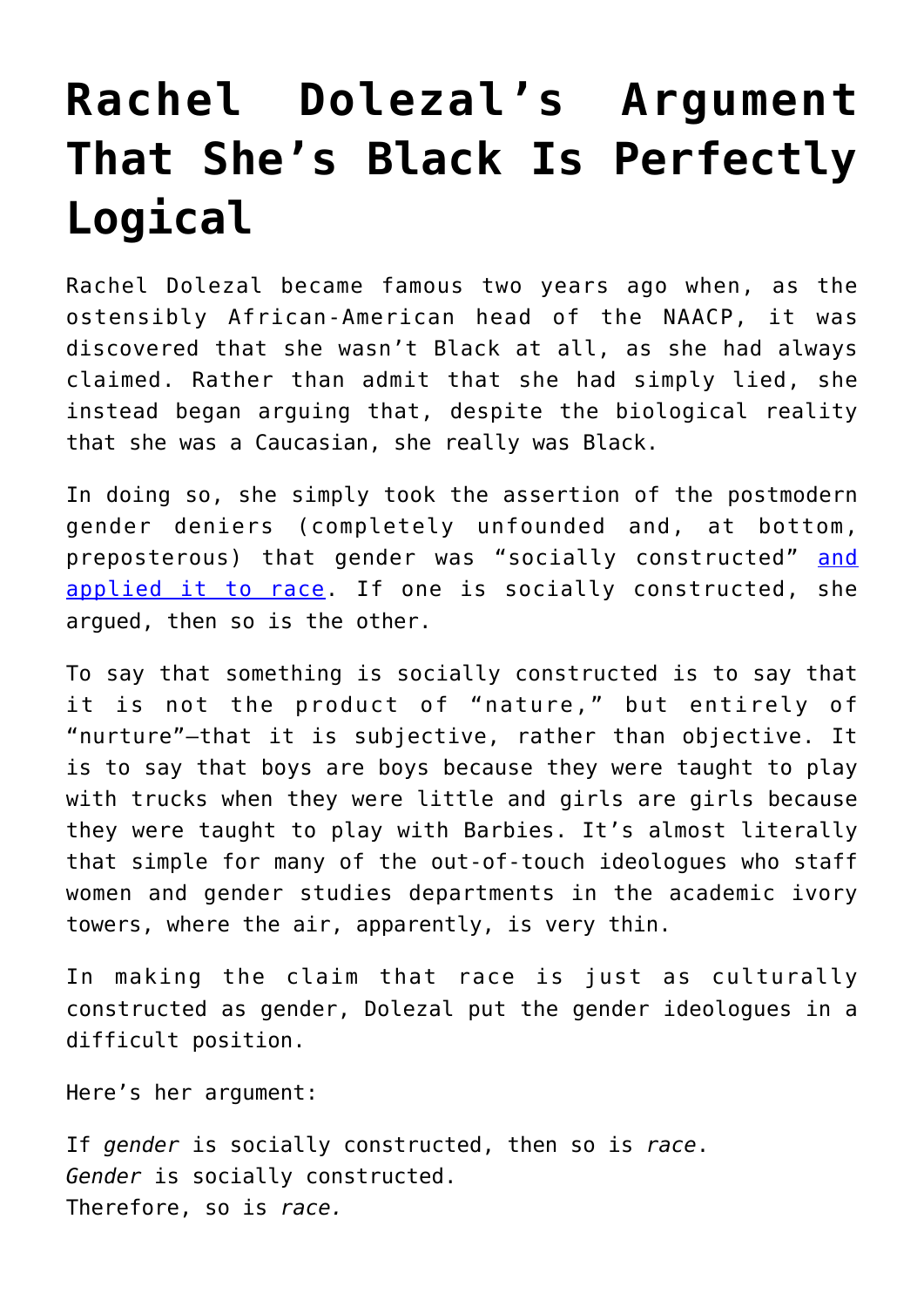```
In logic, this is known as a modus ponens argument. It is
universally valid:
If P, then Q
P
Therefore, Q
But what gender ideologues know intuitively is that this
argument opens them up to an equally valid maneuver:
If gender is socially constructed, then so is race. [Same
premise as above]
But race is not socially constructed.
Therefore, neither is gender.
This is a modus tollens argument, another universally valid
form:
If P, then Q
Not Q
Therefore, not P
```
It's an easy logical path to take, since most people know on the basis of common sense that race is not socially constructed, and it's a short step to concluding that if race is not socially constructed, then neither is gender.

Of course, the gender ideologues could try to get out of this by arguing that race has nothing to do with gender. And, in fact, that's exactly what they do.

But here's the problem: It is far more difficult to accept that gender is socially constructed than that race is. Race is far less fundamental than gender. The difference between a male and female is much more pronounced than the difference between a Black male and a White male or a Black female and a White female—unless, of course, you're a racist who believes that races are more fundamentally different.

Dolezal is simply appealing to the obvious principle that it